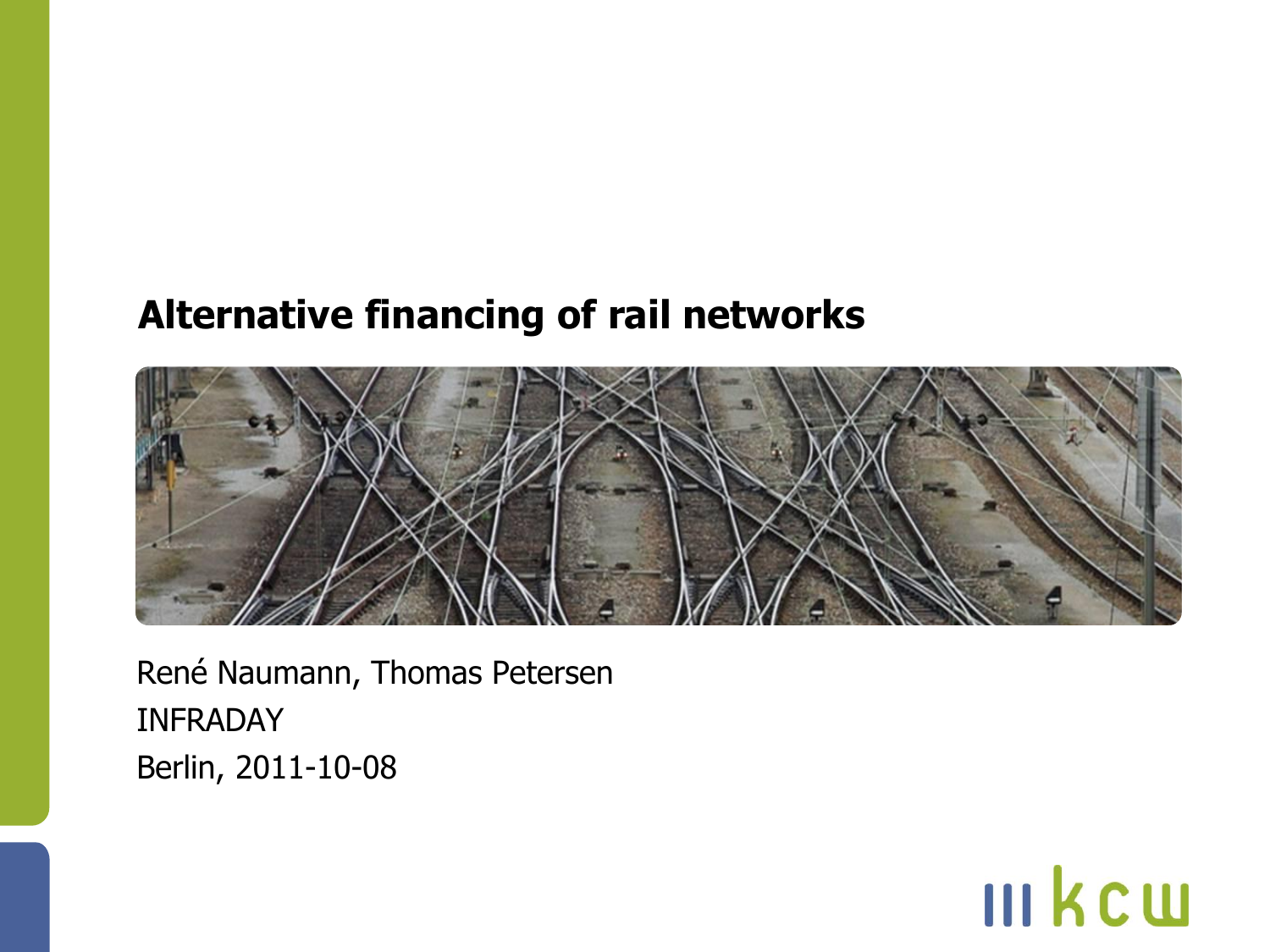## **starting point**

focus of this presentation

- **state-owned rail infrastructure in Germany** 
	- operator: DB AG separated into different companies (DB Netz, DB Station & Service)

**III kein** 

- focus on costs of infrastructure provision, such as
	- **.** operation and maintenance of infrastructure
	- reinvest (depreciation)
	- financing

**2**

- administration, profit, etc.
- **•** financing of infrastructure provision via
	- **track charges**
	- **station charges**
- **contract regimes to impose efficiency**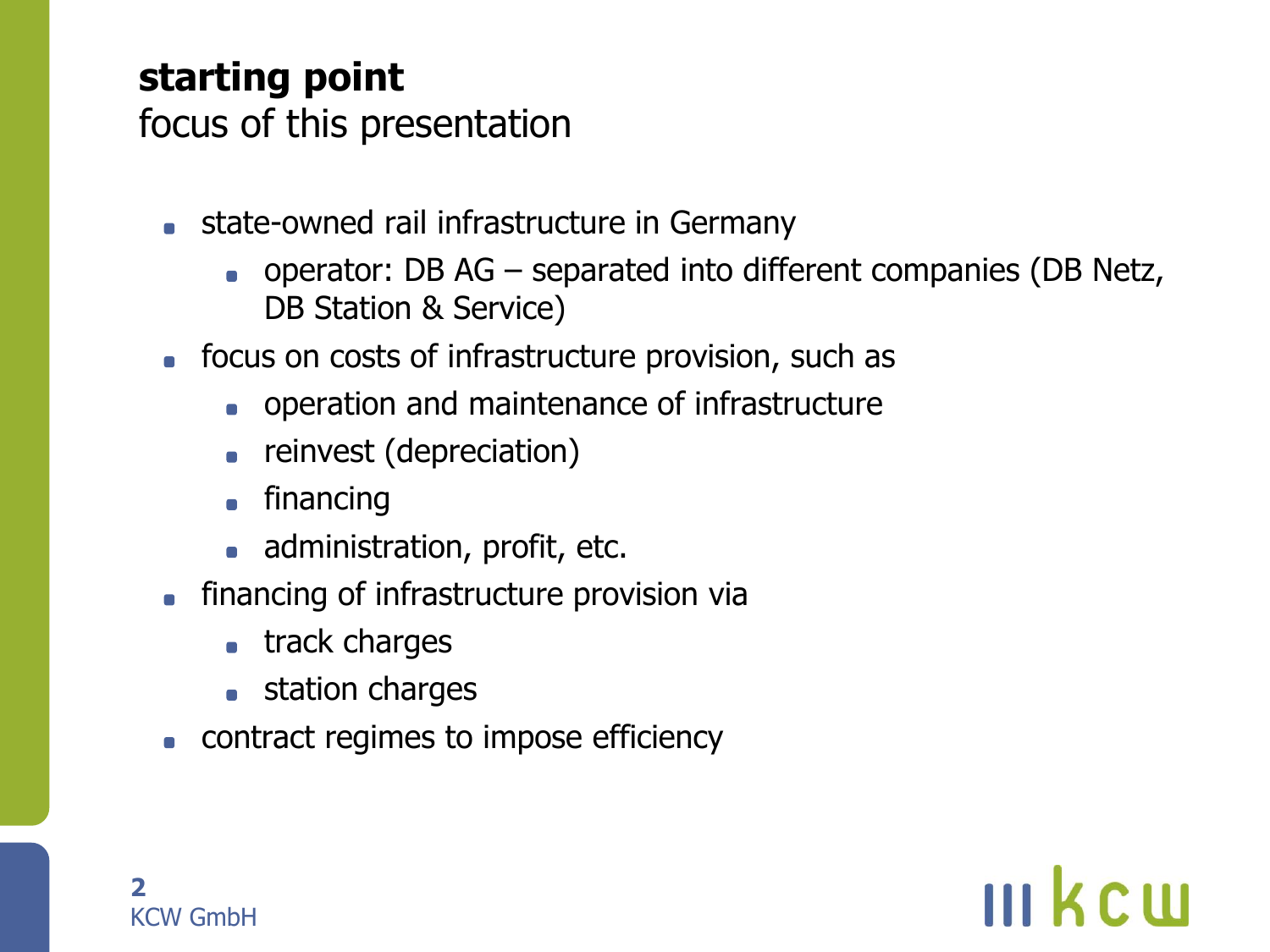## **starting point** rail infrastructure – a natural monopoly





Deutsche Bahn's charge-setting is comparable to monopolist's calculation

#### **3** KCW GmbH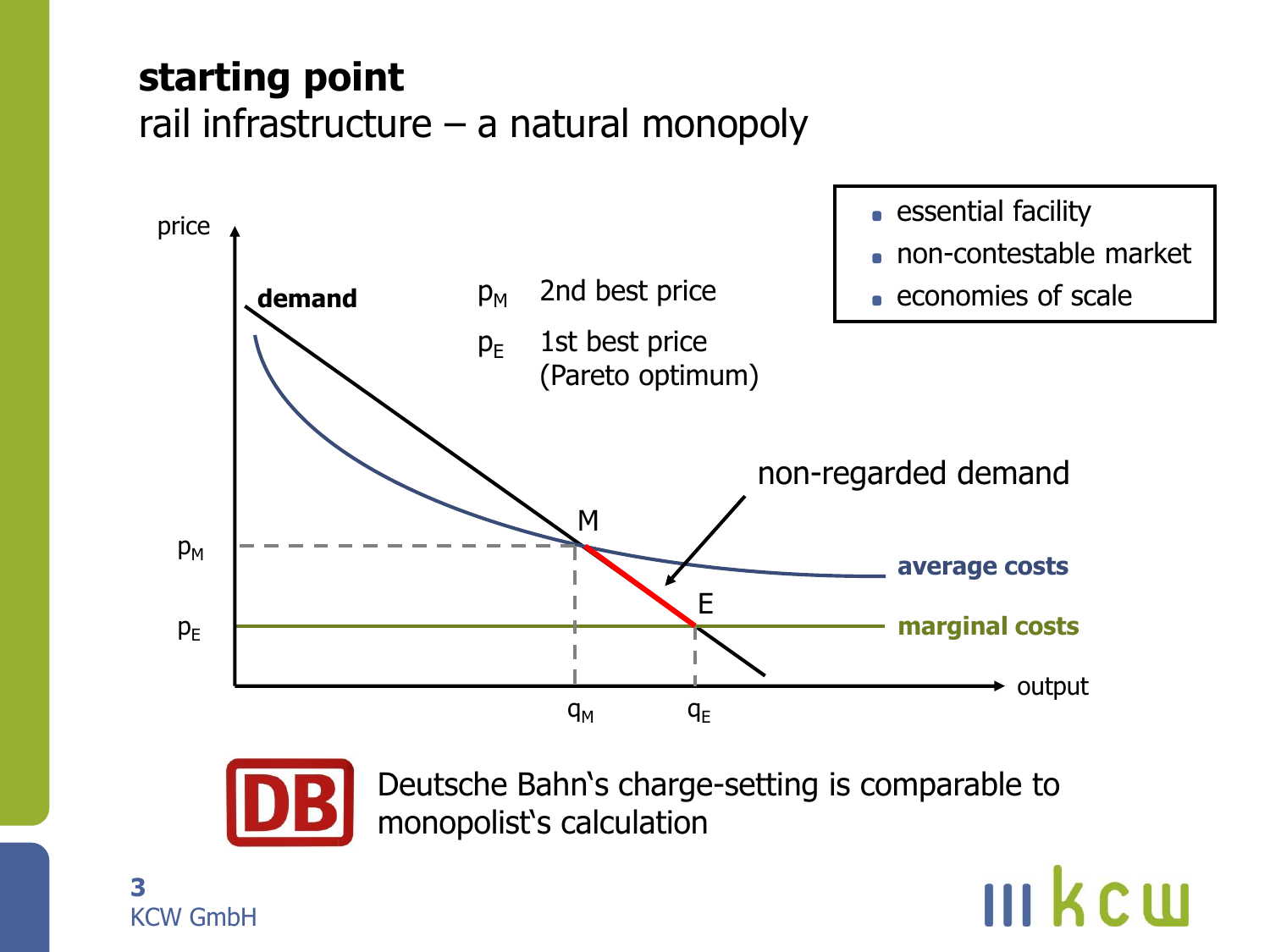### **starting point** current design of DB infrastructure charges



**4** KCW GmbH

# **III kcui**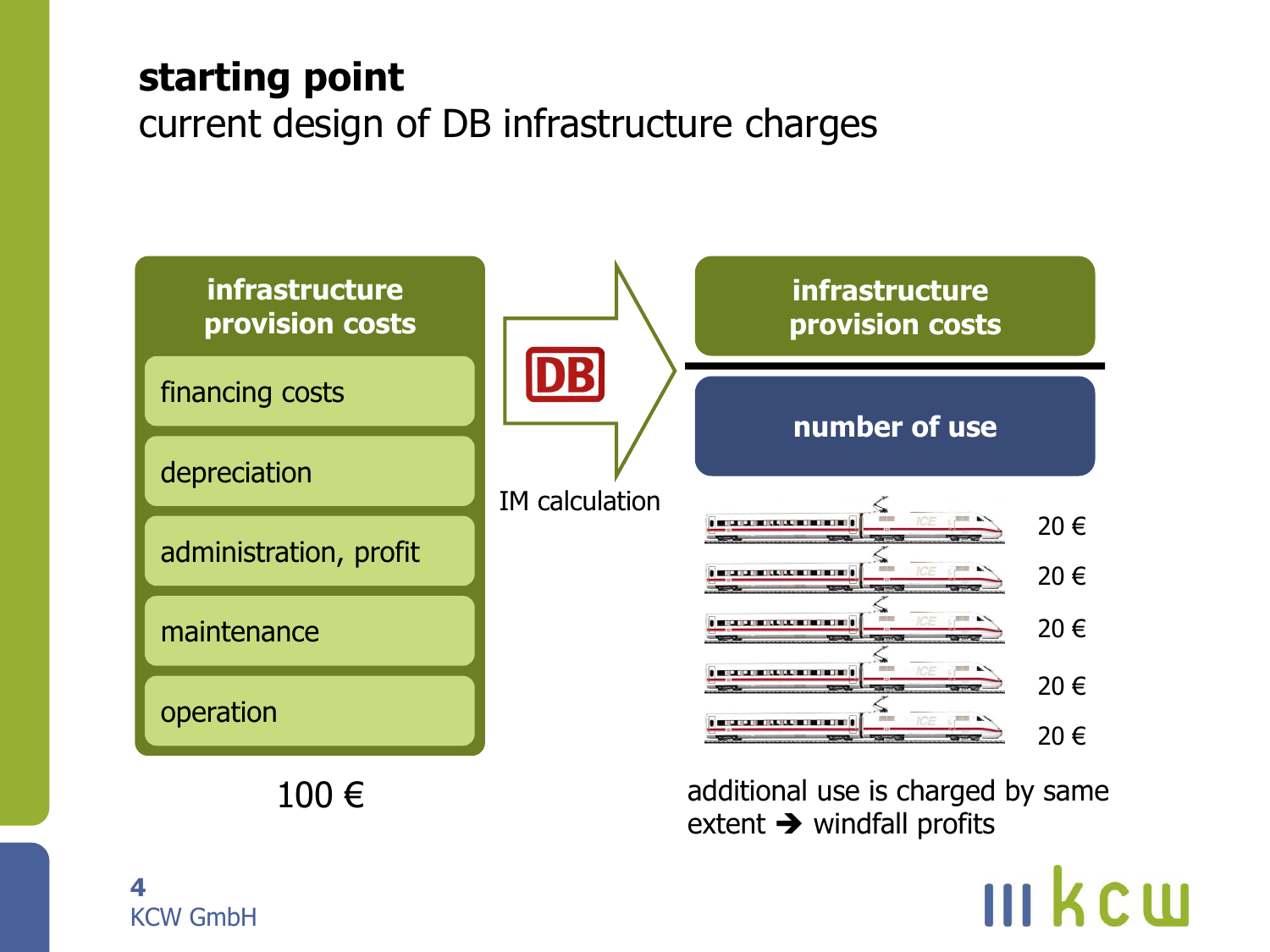## **demand**  different market segments

| market<br>segment                                                           | charges | price elasticity<br>of demand                  | market structure                                                       |
|-----------------------------------------------------------------------------|---------|------------------------------------------------|------------------------------------------------------------------------|
| <b>SPFV</b><br>long-distance<br>traffic                                     |         | <b>Very low</b><br>(integrated RU)             | Wettbe-<br>werber<br><1%<br><b>Deutsche Bahn AG</b><br>>99%            |
| <b>SPNV</b><br>regional traffic<br>(subsidised by<br><b>Federal States)</b> |         | $\sim 0$                                       | Wettbe-<br>werber<br>~12,5%<br><b>Deutsche Bahn AG</b><br>$-87.5%$     |
| <b>SGV</b><br>freight traffic                                               |         | reasonable<br>(affected by<br>economic cycles) | <b>Wettbe</b><br>werber<br>$25,1%$<br><b>Deutsche Bahn AG</b><br>74.9% |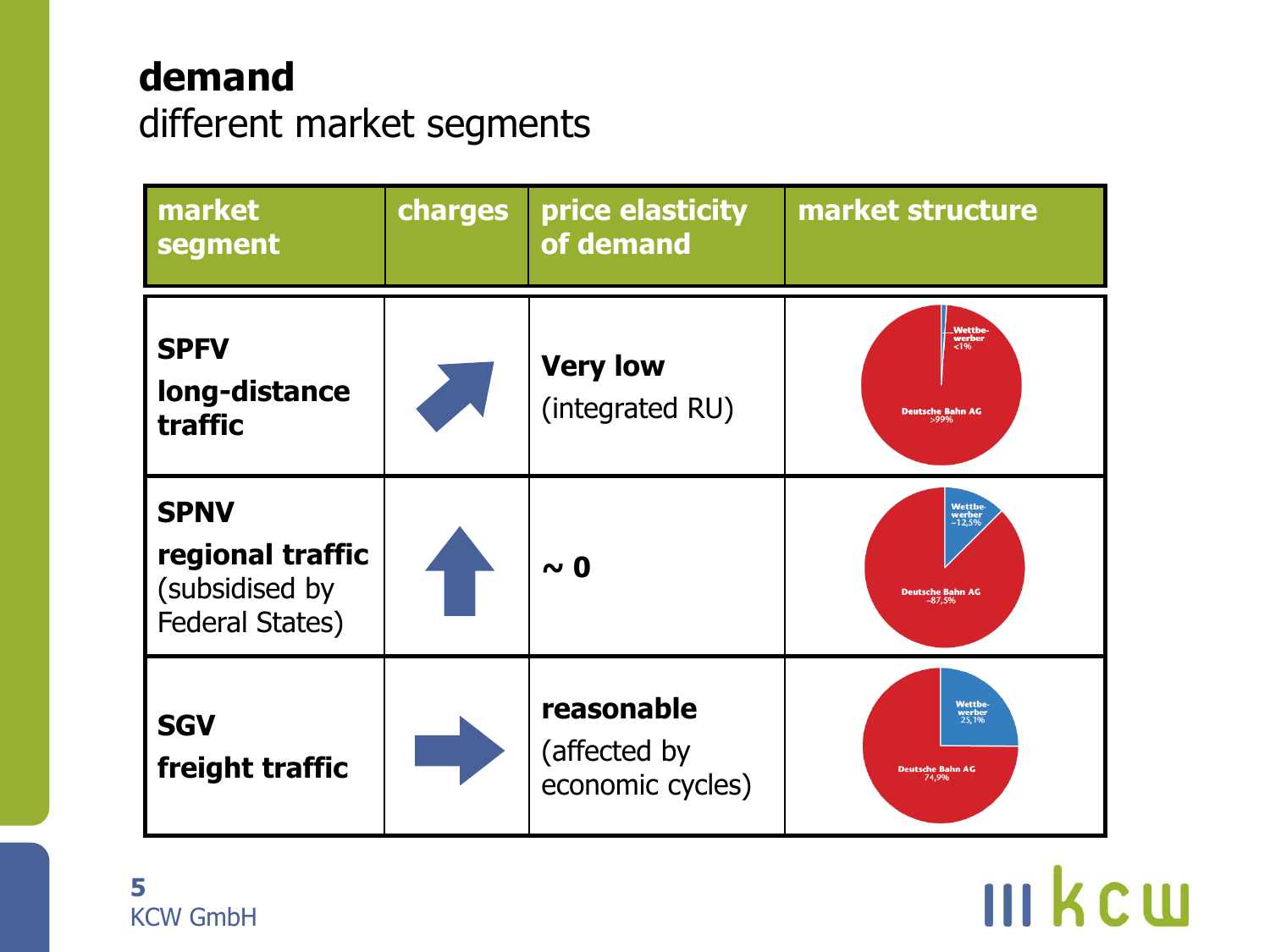## **vertical integration DB**

### some remarks

- DB divisions yield different profits (EBIT/turnover 2010)  $\bullet$ 
	- long-distance traffic RU (DB Fernverkehr) ~ **3%**  $\bullet$
	- regional traffic RUs (DB Regio) ~ **9%**
	- **o** freight RU
		- DB Schenker Rail ~ **1%**
		- DB Schenker Logistics ~ 2%
	- **infrastructure** 
		- **track DB Netz**  $\sim$  **13%**
		- stations DB Station&Service ~ **20%**
- **infrastructure yield highest profits**
- loss of market shares in transport segments can be easily compensated by infrastructure's monopoly

**III kcm** 

EU law requires independent infrastructure companies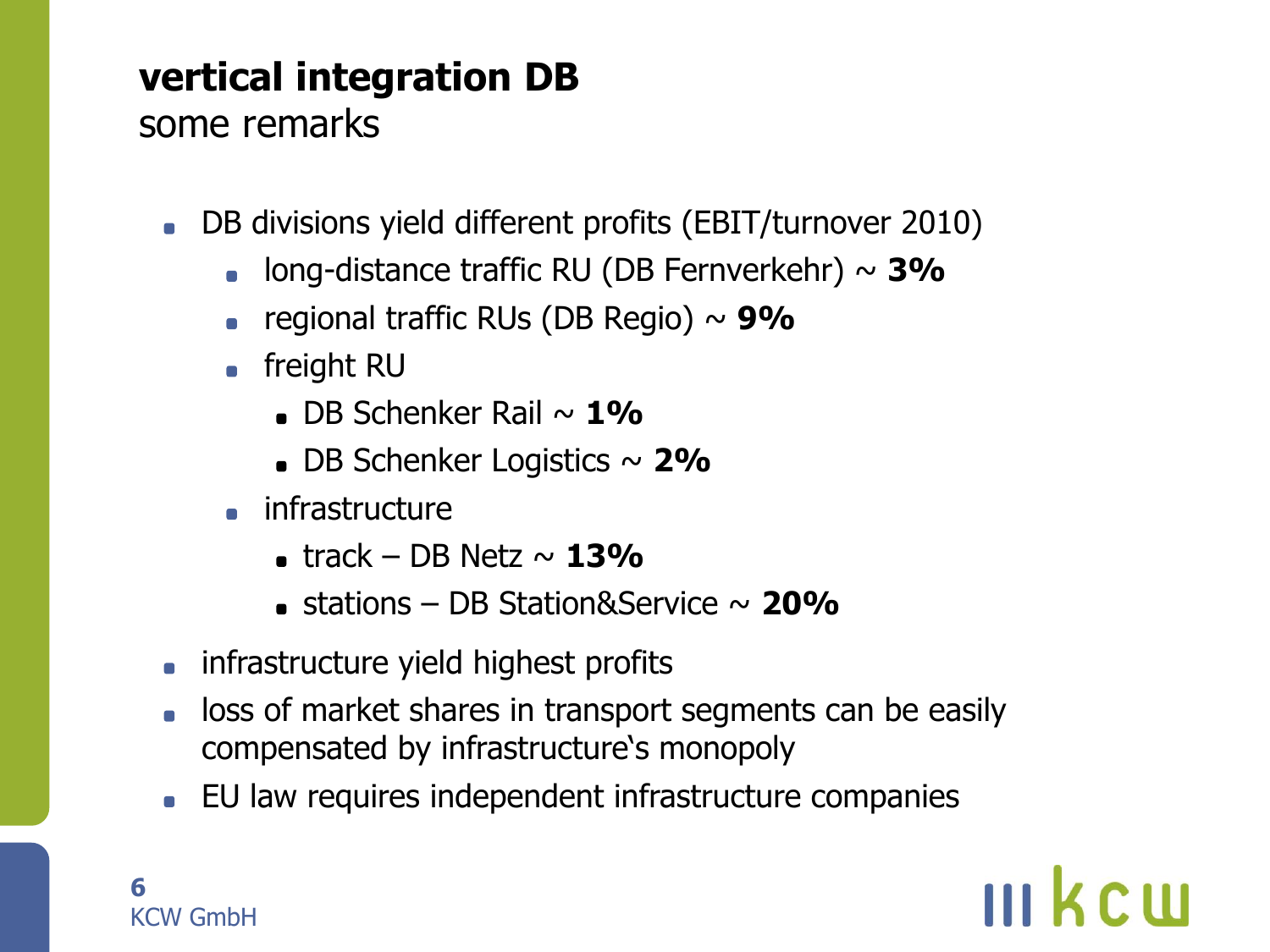### **infrastructure charges** draining the budget

development of regional transport's infrastructure charges in relation to the budget constraint by the Federal States

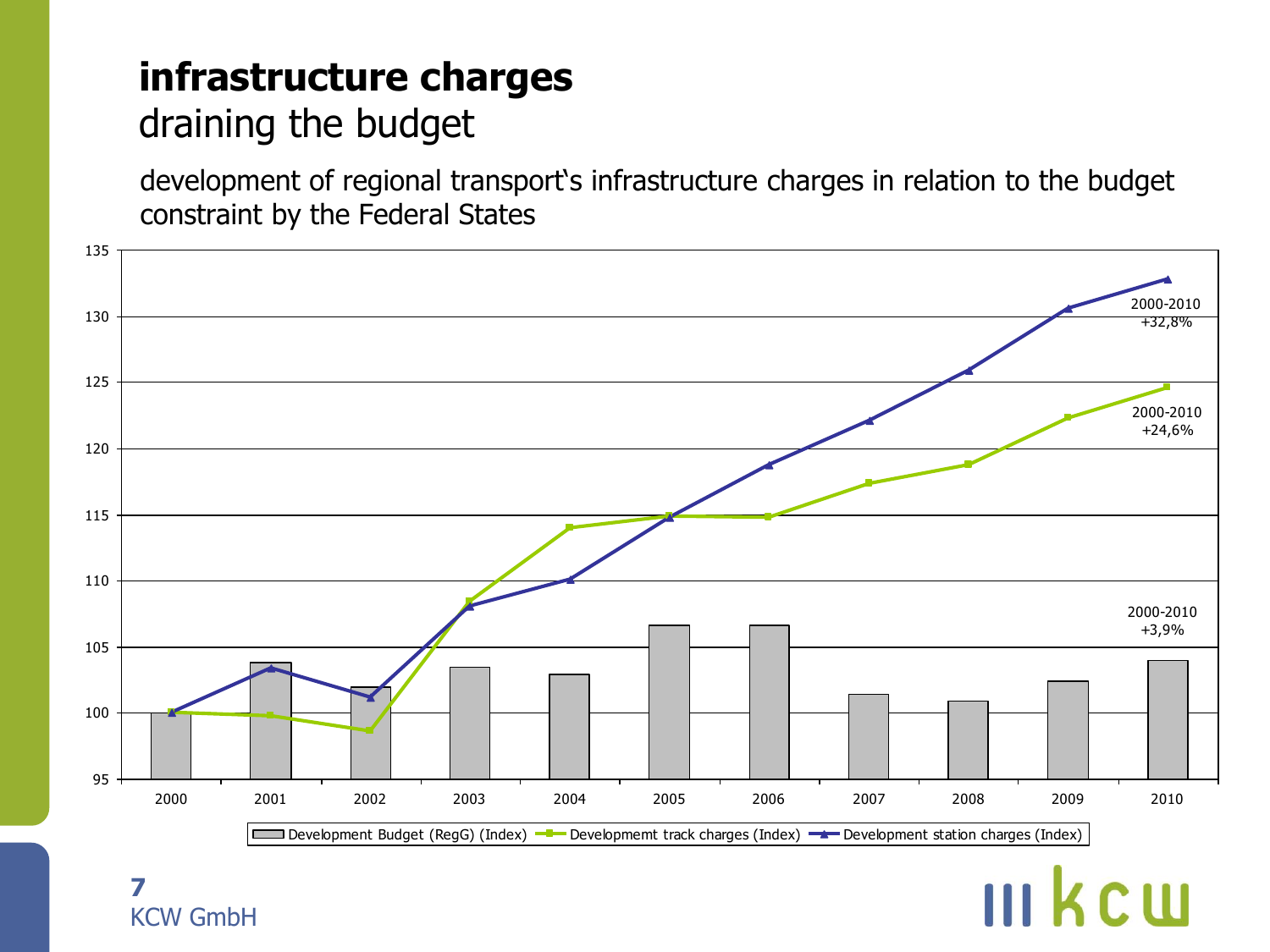### **natural monopoly of German rail (infrastructure) market**  comprehension

- non-constable market
	- public protection of state-owned IM (no competition of the track)
- $\bullet\,$  vertically integrated company  $-$  Infrastructure and rail services
	- discriminatory potential (proved by FNA and law courts)
		- market barrier for (intramodal) competition on the track
	- **indirect cross-funding between subsidiaries**
- X-efficiency proved by few benchmarks (stations)
	- **track access charges without any incentives to increase demand** 
		- worsening of rail's intermodal competitiveness
	- but: currently no evaluation of productivity by FNA  $\bullet$
	- complains about insufficient quality of track and stations

## III kem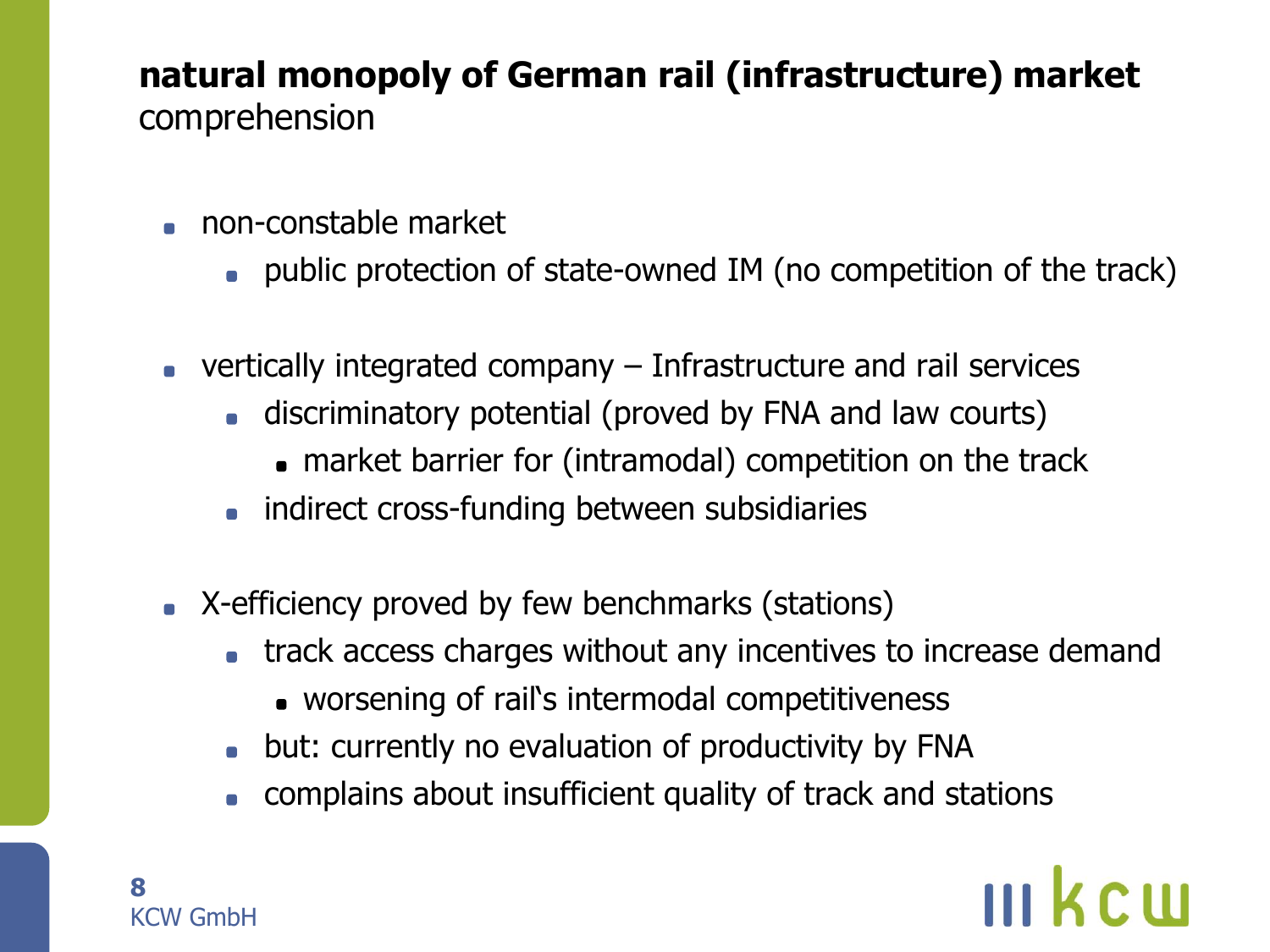### **reform** main tackles

1. how to implement **marginal cost pricing**?



2. how to induce steering mechanisms for **price** and **quality** measures effectively?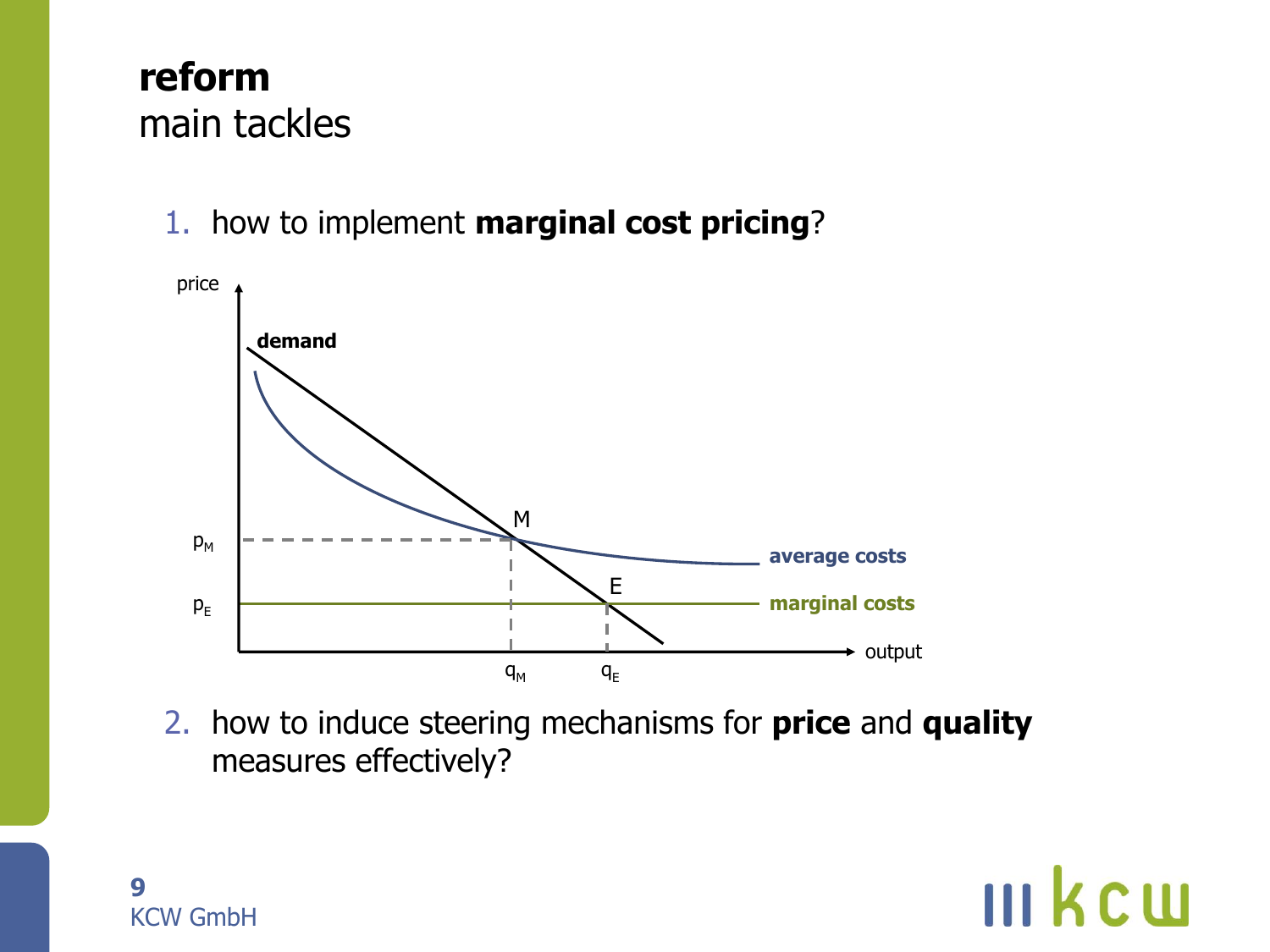## **side-step**

contractural agreements

- contracts on service-levels and financing-levels (LuFV)
	- incentive-based contract on provision of rail infrastructure  $\blacksquare$ between public body and IM
	- **appropriate output (quality and quantity) specificaton, e.g.** average age of assets
	- **controlling instruments**
	- **output level defines amount of fundings**
	- **•** penalty and sanction system
- LuFV Bund DB since 2009, regarding maintenance of rail infrastructure, but
	- inadequate output measures (productivity) and controlling instruments

**III kcm** 

**sanctioning virtually impossible**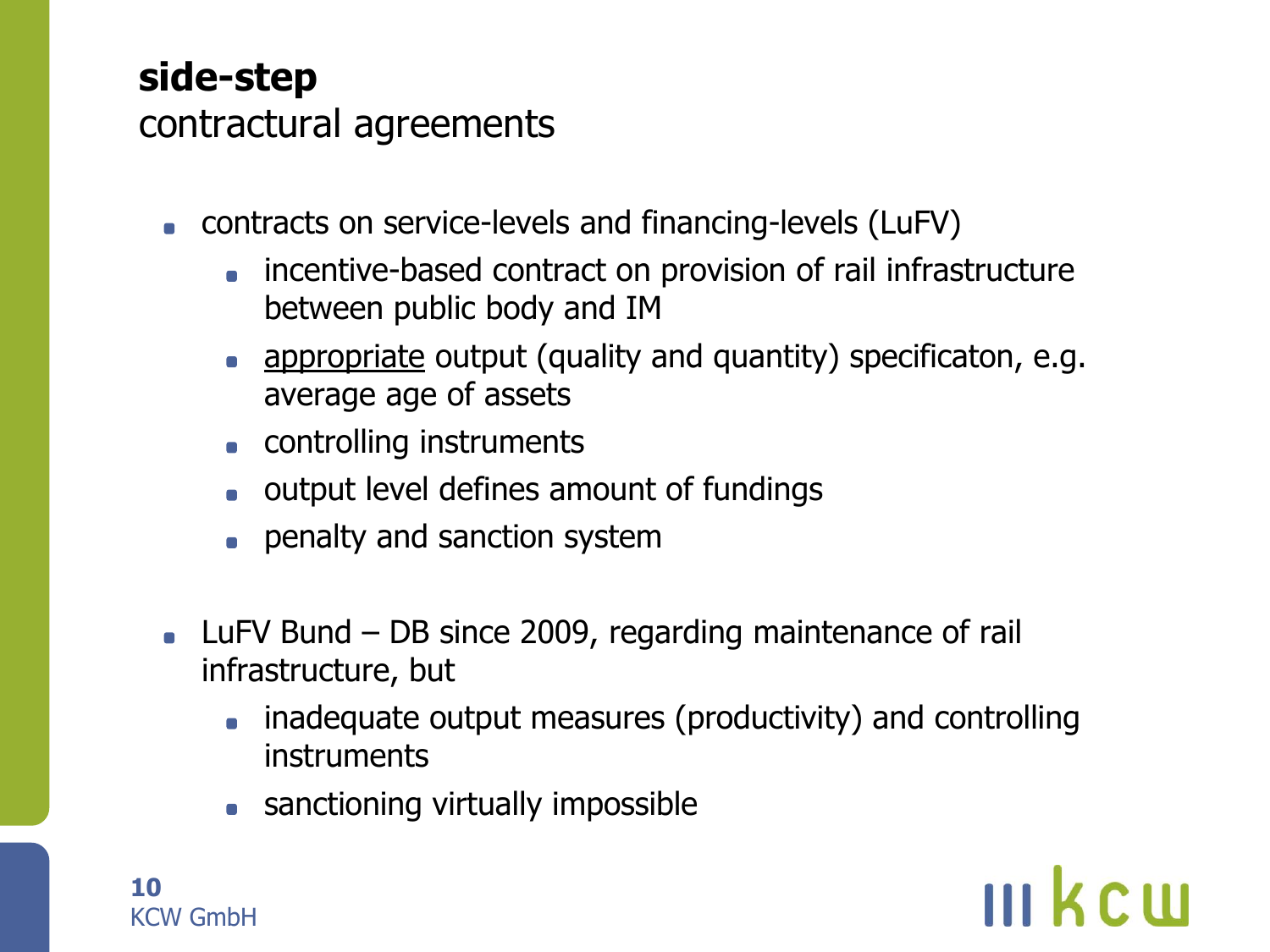

splitting provision costs into fix costs and variable costs

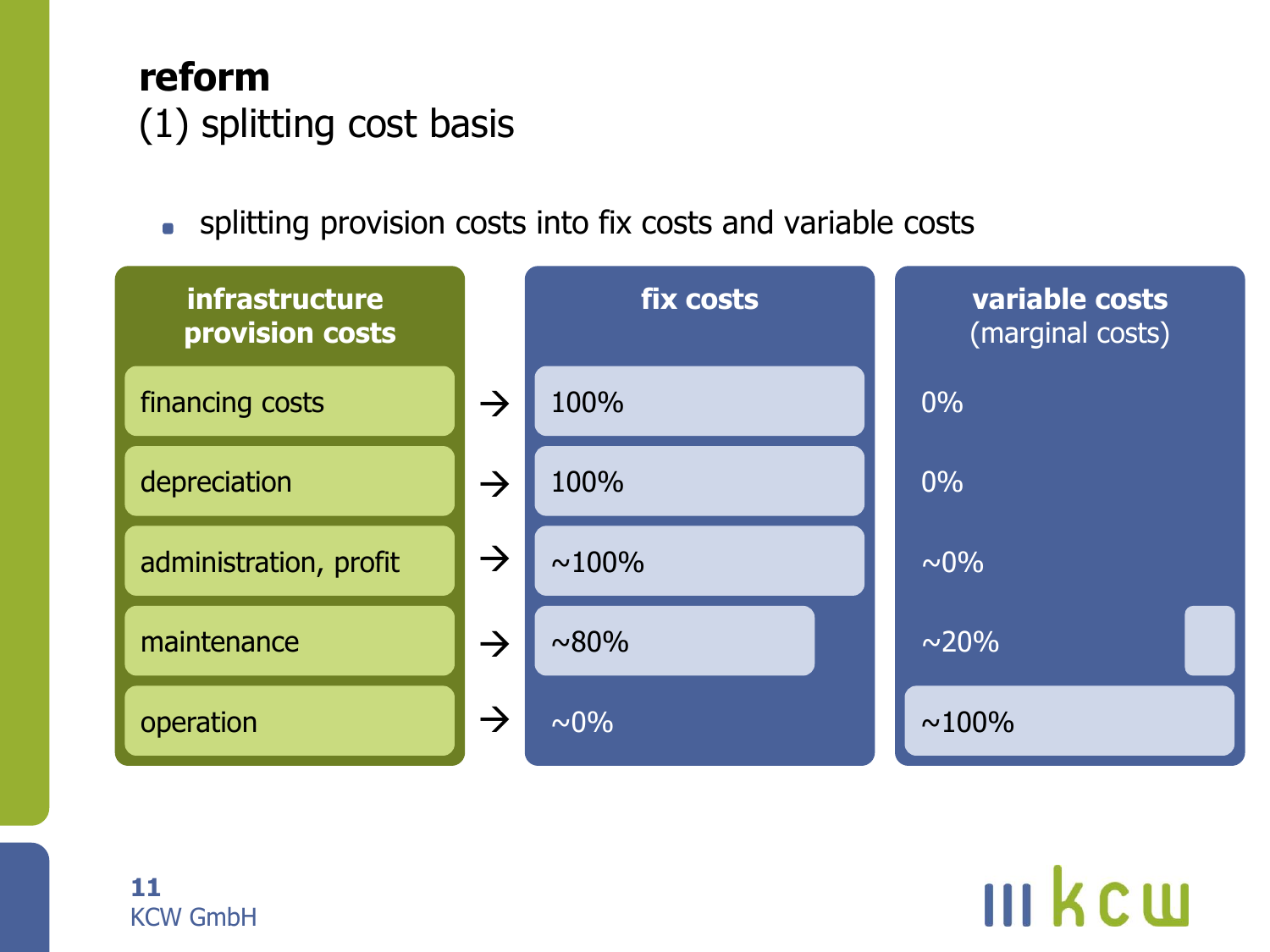## **reform** (2) splitting responsibilities

### **infrastructure**

- 1. for long-distance, agglomeration, and freight traffic (main track)
	- obligated by constitution: Bund  $\blacksquare$
	- operation by state-owned IM (DB Netz)  $\blacksquare$
- 2. for regional traffic only (regional tracks)
	- obligation: Bund, execution: Federal States  $\blacksquare$
	- reason: infrastructure is re-financend mainly by Federal States'  $\blacksquare$ subsidies
	- **Federal States choose IM's for operation of regional tracks** 
		- inducing competition in monopolistic market
		- establish benchmarking for infrastructure provision costs
	- principle of subsidiarity $\blacksquare$

## **III KCIII**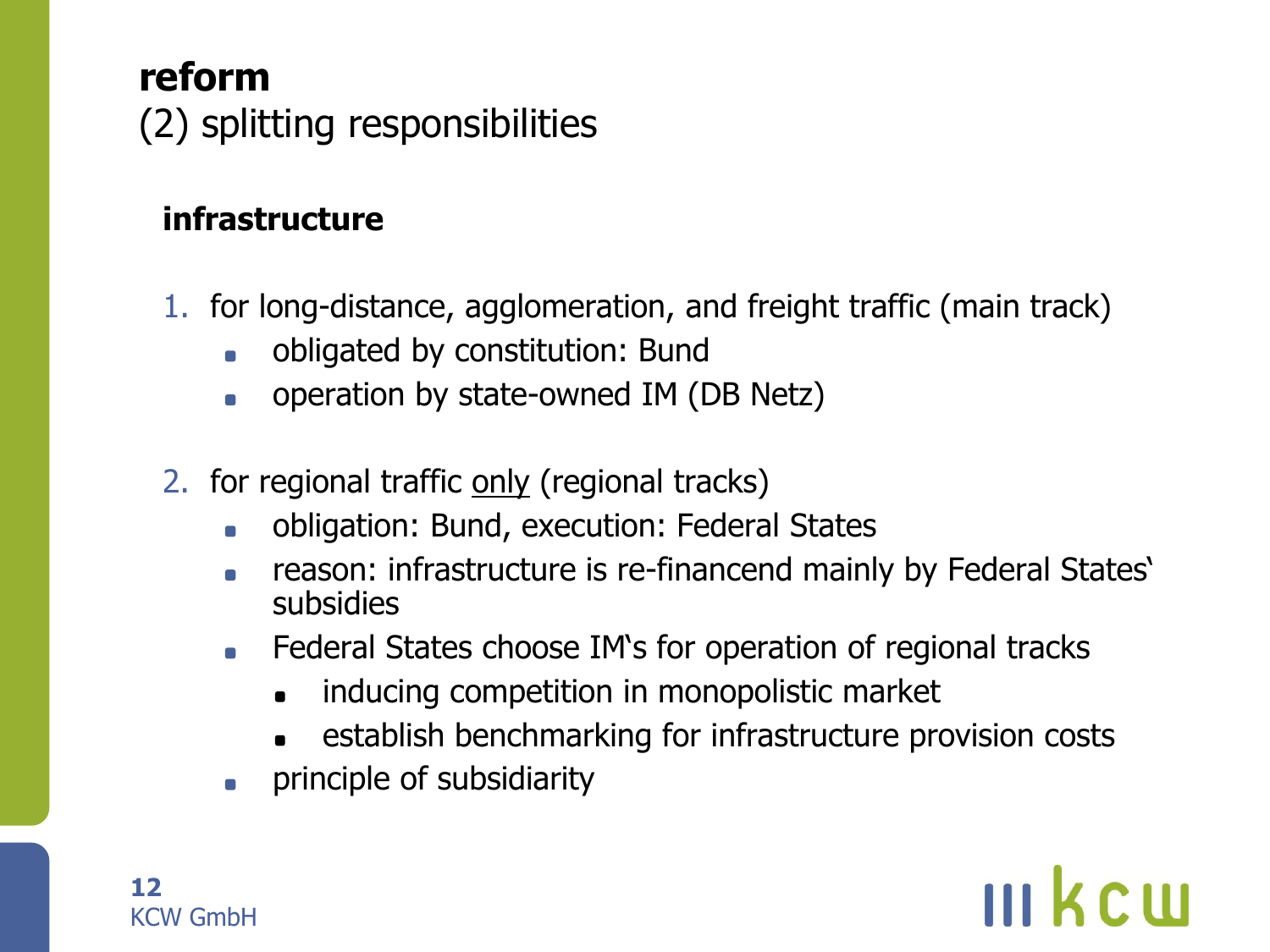(3) contractural agreement – main track

- **contract on service-levels and financing-levels**  $\blacksquare$ between Bund and state-owned IM
	- Bund compensates **fix costs** directly  $\blacksquare$  $\rightarrow$  fix costs seperated from infrastruture charges
	- incentive regulation of costs (**productivity**)  $\blacksquare$
	- IM's profit depends on level of quality and costs
- **fix costs** maintenance financing costs depreciation administration, profit
- **infrastructure-charging** between state-owned IM and RU  $\blacksquare$ 
	- on basis of **marginal costs** (mainly operational costs)  $\blacksquare$
	- inducing additional demand  $\blacksquare$

**13**

KCW GmbH

**reform**

problem: price differentiation between market segments  $\blacksquare$ 

#### **minimisation of the natural monopoly's effects**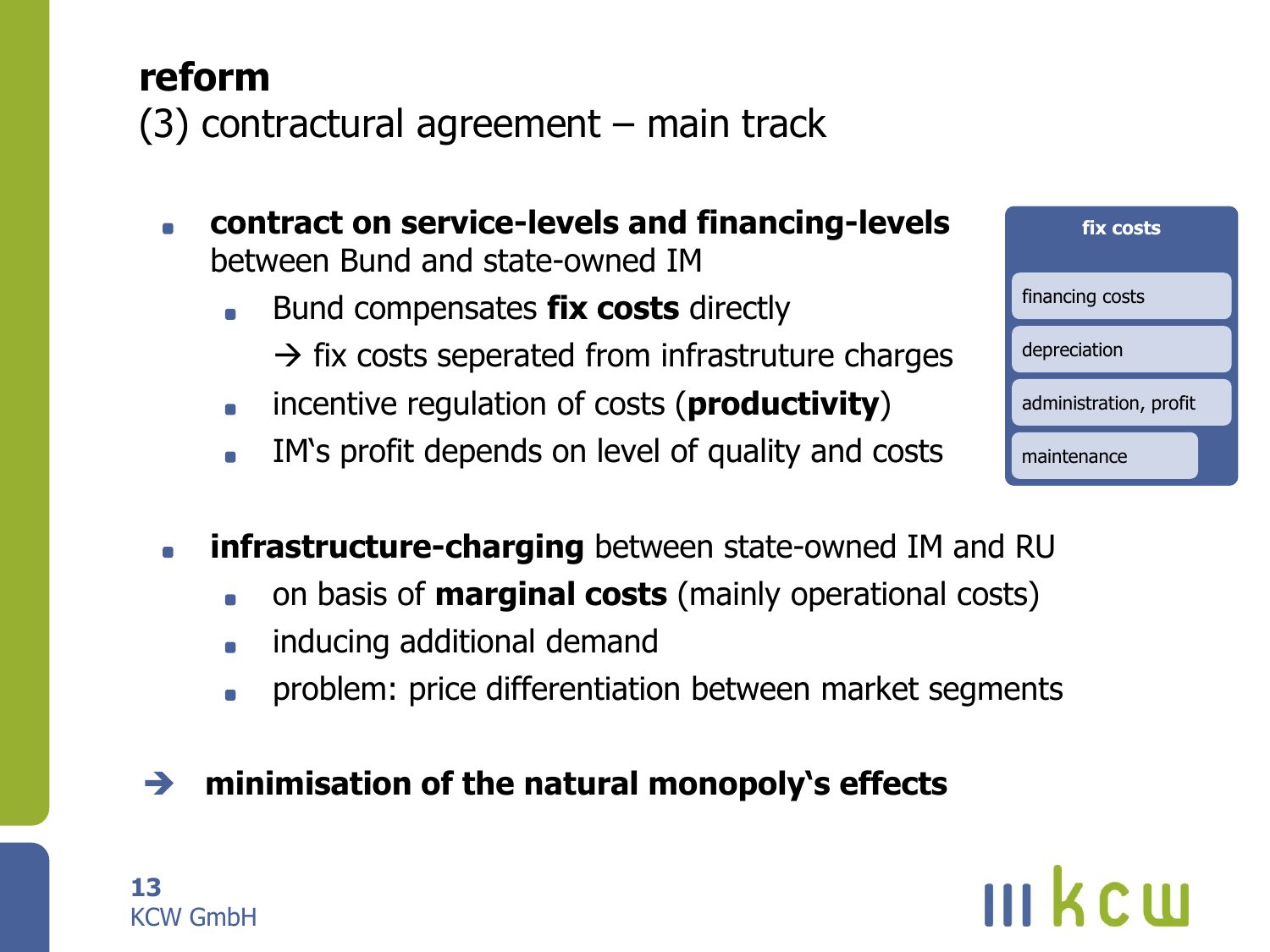## **reform** (4) contractural agreements – regional tracks



- contractual agreement as for main track **quantity and quality**
- **incentive regulation by benchmarking of similiar networks possible**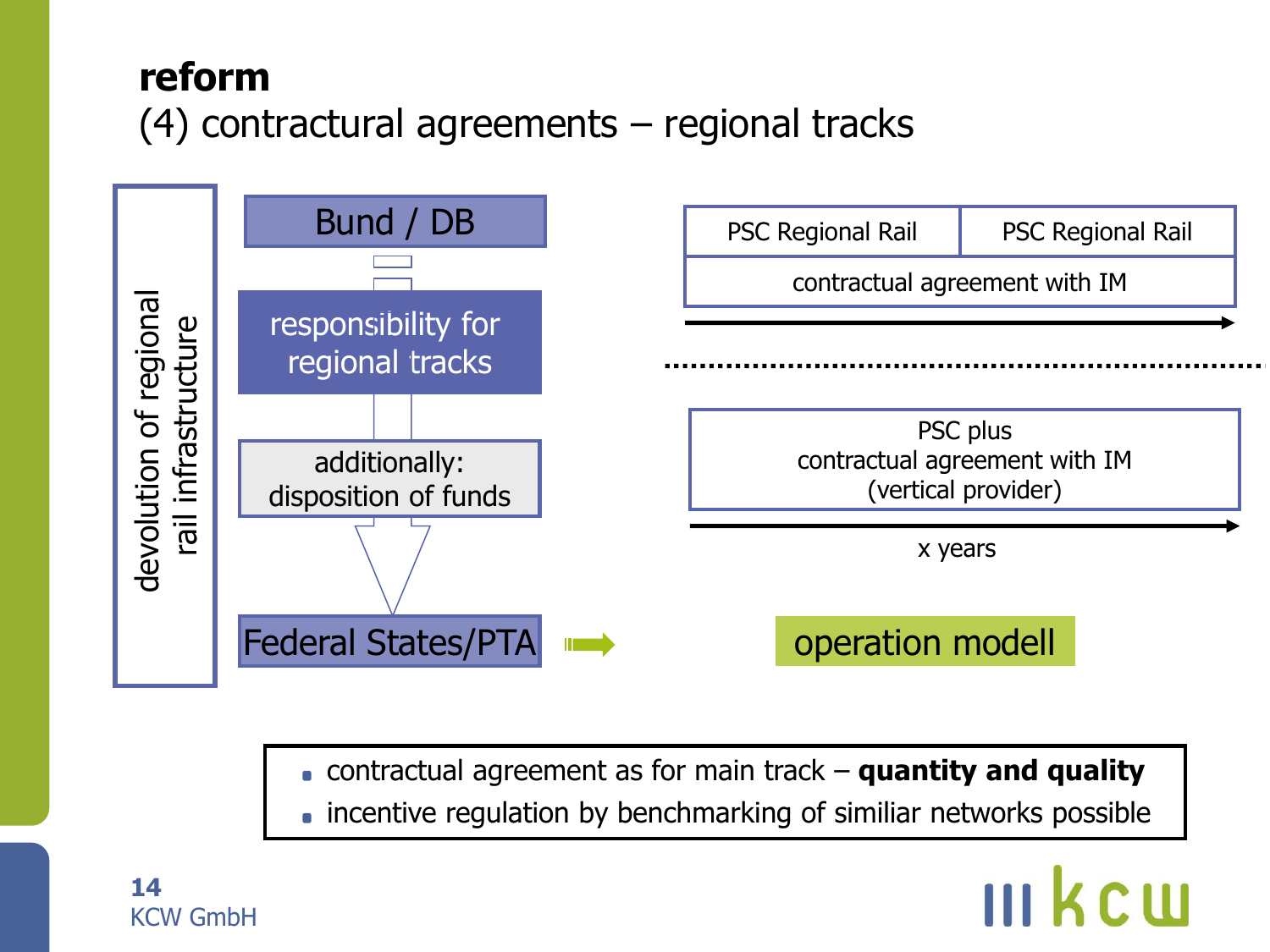### **reform** (5) contractural agreements – main and regional tracks (scheme)



**15** KCW GmbH